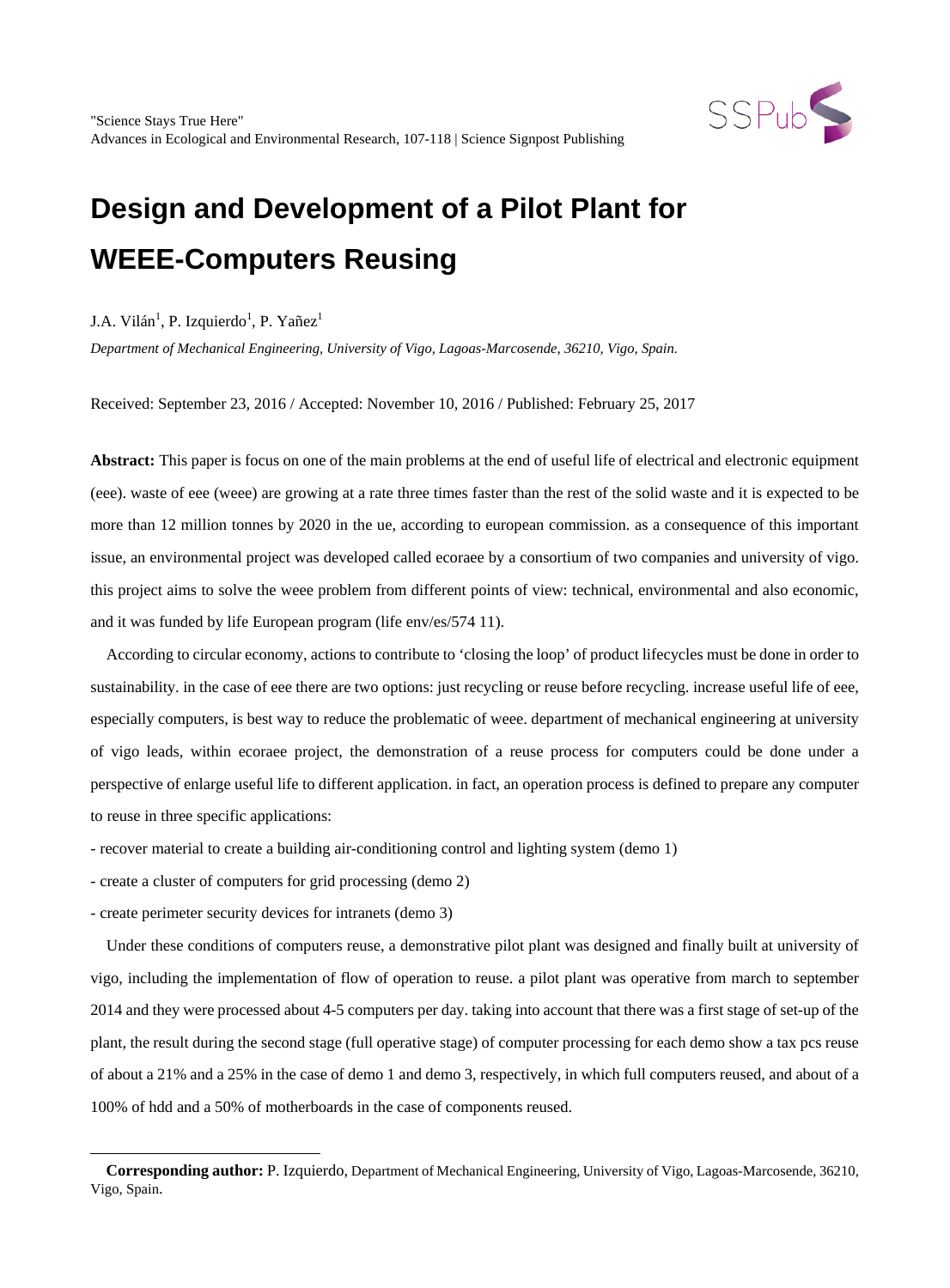Ecoraee pilot plant shows that reuse of computer is technically possible in order to enlarge useful life of computers, or components, to a second use. pilot plant was also electrically and energetically monitored and the results of computers processing were used by other research groups involved in ecoraee project to make an environmental analysis of weee reuse.

**Key words:** Waste of Electrical and Electronic Equipment', WEEE, pilot plant, reuse, UE LIFE program

## **1. Introduction**

One of the major environmental problems and waste treatment to which our society will have to face today is the proper processing of WEEE (Waste Electrical and Electronic Equipment). This fact is also growing in the coming years. This paper is focus on one of the main problems at the end of useful life of those Electrical and Electronic Equipment (EEE), which waste is growing at a rate three times faster than the rest of the solid waste and it is expected to be more than 12 million tonnes by 2020 in the UE, according to European Commission [1]. Nowadays, more than 85% of WEEE are improperly collected and processed, although there are European regulations (such as Directive 2002/96/ EC [2]) which aim is to promote the collection, recycling and recovery of any electrical appliance. Add to this, the environmental problems of WEEE are particularly important due to the presence of various types of materials between its components: glass to plastic; metals, in particular heavy metals and contaminants (lead, mercury, cadmium, selenium and arsenic).

ecoRaee project (named 'Demonstration of a re-use process of WEEE addressed to propose regulatory policies in accordance to EU law' [3]), funded under the European Life (LIFE 11 ENV/ES/574 [4]) was developed with the ambition to solve the WEEE problem in a viable way, not only technical and environmental, but also economic. According to circular economy [4], actions to contribute to 'closing the loop' of product lifecycles must be done in order to sustainability. In the case of EEE there are two options: just recycling or reuse before recycling. Increase useful life of EEE, especially computers, is best way to reduce the problematic of WEEE. Base on this, University of Vigo is driving and leader this project and, in particular, Department of Mechanical Engineering is charged, within ecoRaee project, with the design and development of a pilot plant for WEEE-computers reusing, in which an economical and technical WEEE-reuse process is demonstrated, under a perspective of enlarge EEE useful life for different applications. In fact, an operation process [6] is defined to prepare any computer to reuse in three specific applications (three demonstrative processes or demos):

- recover material to create a building air-conditioning control and lighting system (Demo 1)

- recover material to create a cluster of computers for a grid-processing unit (Demo 2, in which only two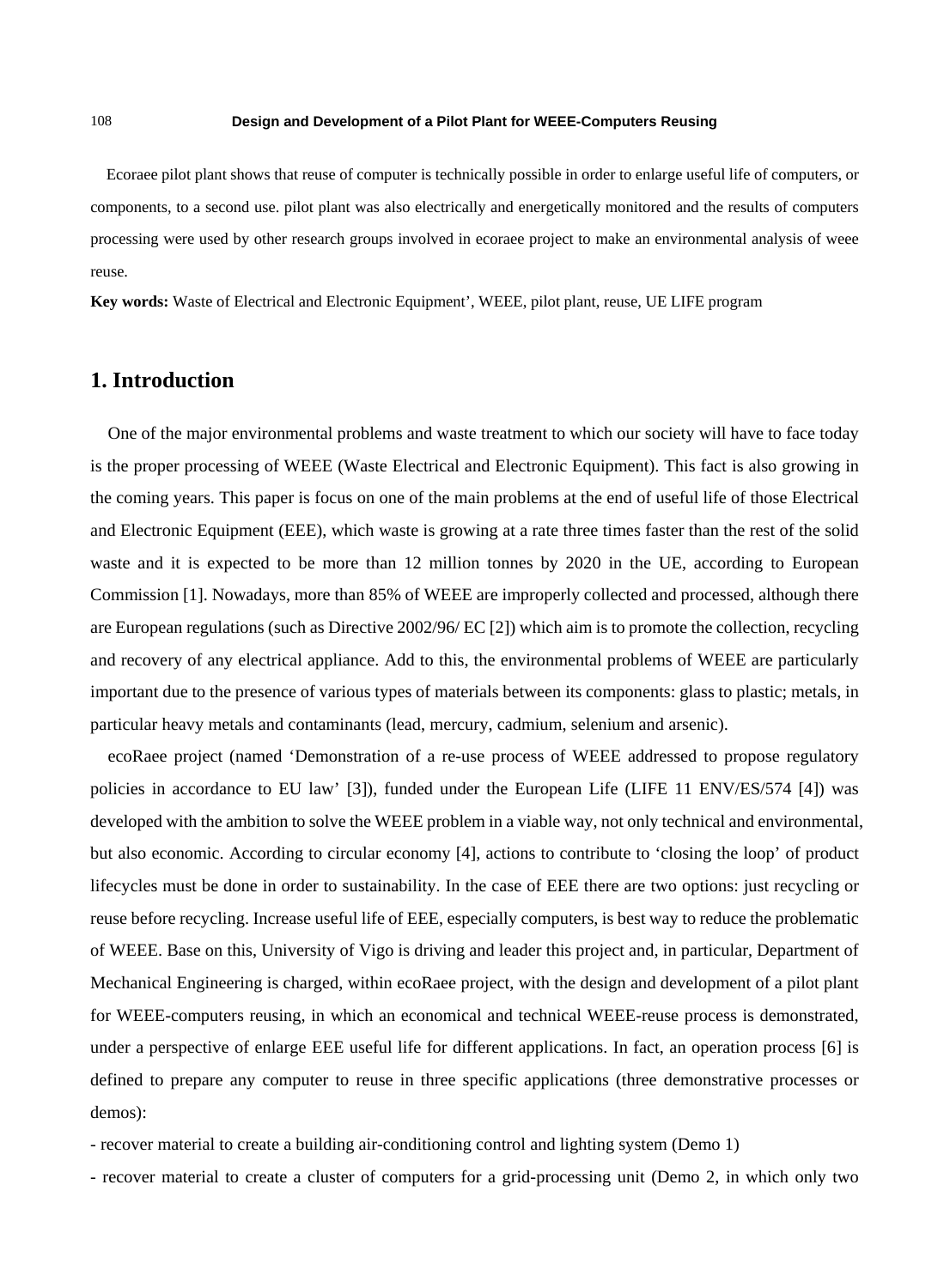components of the full computer (HDD and motherboard) have been reused)

- recover material to create a perimeter security device for intranets (Demo 3)

To address this project, it has been taken into account previous papers related to the processing of WEEE. Most of them refer to recycling, not to reusing, but to compare benefits and advantages of reusing versus recycling; those studies are presented, considering that recycling is, up to nowadays, the most common processing of this kind of WEEE devices.

Manage of electronic waste has been studied by several authors in numerous as Queiruga et al., 2012 [7] which refers to the WEEE management in Spain, compared with proposals from other countries, such as for example, Switzerland, that was pioneer in the management of WEEE. Wäger et al. 2011 [8] have compared recycling of WEEE in Switzerland, in current scenario (year 2009) versus recycling status years ago (year 2004), and they assessed that the environmental impact of WEEE collection in that country has been reduced by 14% between these 5 years, thanks to a better management due to favourable political initiatives undertaken. This fact makes Switzerland as an example for many other countries in terms of management WEEE regulations, especially in the case of emerging countries, such as Sri Lanka (Mallawarachchi and Karunasena, 2012 [9]), Brazil (Oliveira et al. 2012 [10]), India (Wath et al., 2010 [11]) and China (Wei and Liu, 2012 [12]).

In other Spain neighbouring countries, such as Portugal, proper WEEE management actions are also carrying out (Nice et al., 2014 [13]), such as the implementation of policies of manufacturers responsibility in the management electric-electronic equipment (EPR-Extended Producer Responsibility).

Other many authors have proposed a review of the existing legislation on WEEE recycling/reuse, such as Gottberg et al., 2006 [14] which reviews the specific European regulations in the lighting sector, also proposing the responsibility of the manufacturer (EPR) as the way to the correct processing of this kind of WEEE. Kiddee et al., 2013 [15] review the state of the art about WEEE processing, focus on the definition of toxic substances in these products ('e-waste') and the recycling, by a safe method, of dangerous substances. Laurent et al., 2013 [16] review studies on management of solid waste recycling, not only WEEE, but including the mention of WEEE management based on Swiss regulations as reference. In relation to regulations, Xevgenos et al. (2015) [17] present a large collection of studies about waste policy and legislation in Europe, Japan and USA, exemplified in 19 municipalities of those regions. They compare methodologies of waste recycling, by an economical way, including recycling of WEEE devices and strategies of 'Zero Waste'. They also present that there are high recycling rates in municipality with small population.

A previous characterization is an important necessary step needed for properly WEEE management, due to the great diversity of existing electric-electronic equipment. Authors like Menad et al, 2013 [18] propose a new characterization of them based on several parameters such as the existence of plastic or metallic materials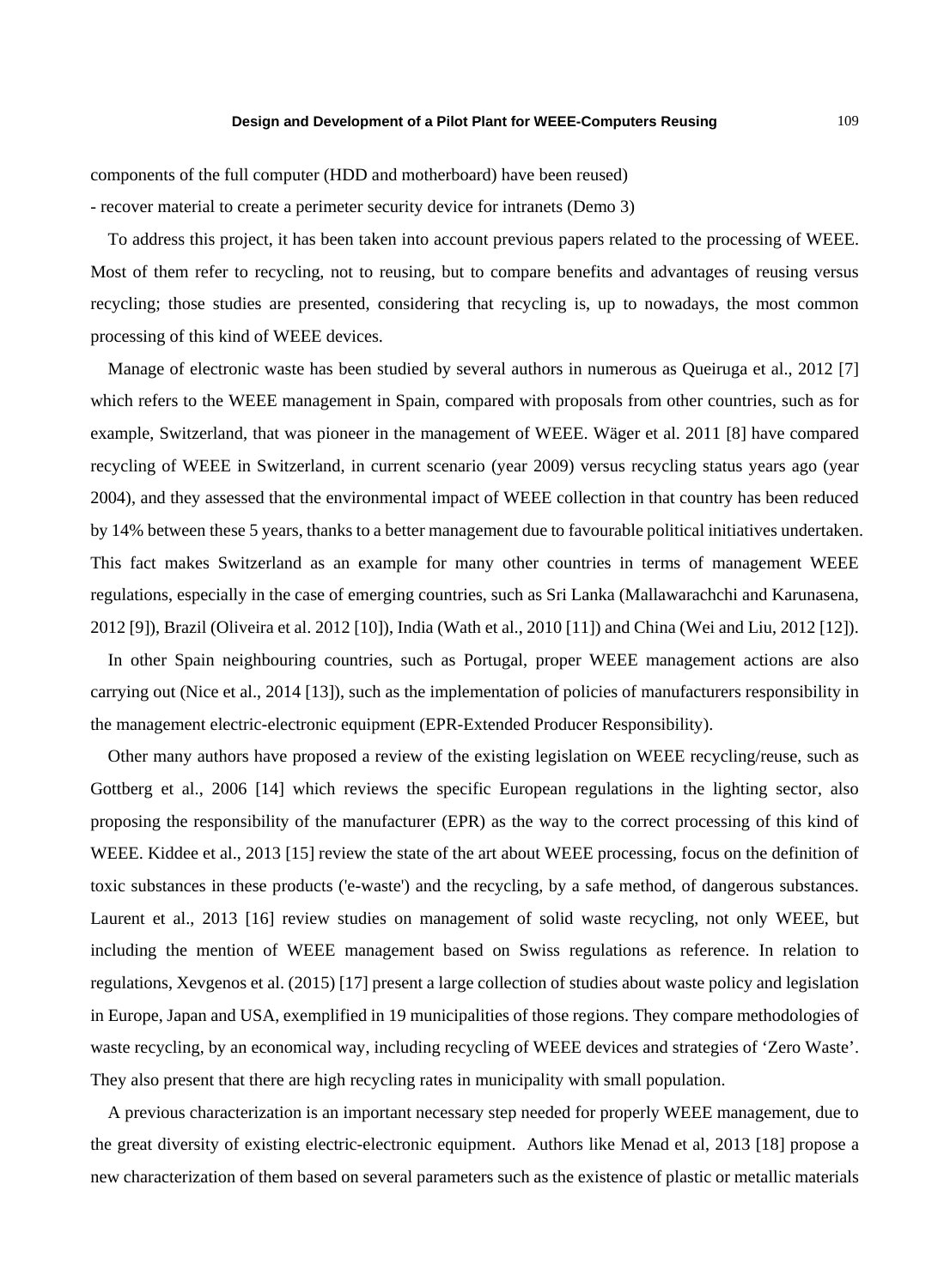(especially in relation to hazardous substances) and average size and shape of the parts. These authors analyse two samples of products to determine, in order to facilitate future strategies for management, the percentage of plastic/metallic/non-metallic components in each of them and sizes of those parts. Another study on the characterization of WEEE, in this case about small devices (coffee machines, PCs, irons or dryers) is carried out by Chancerel and Rotter. 2009 [19], that they study the composition (percentage of plastics, metals, etc.), including hazardous materials, in those small EEE. In the same way, other authors focused on another specific electric-electronic equipment, such as Pérez-Belis et al., 2013 [20] focus on the toy industry in Spain; Rubin et al., 2014 [21] who analyse strategies for recycling components, especially, copper on printed circuits (PCB); and Williams et al., 2008 [22] which focuses its study on personal computers (PCs). In relation to PCs components re-valorisation, several authors analyse methodologies to recycling PCB by chemical methods (Yildirir et al., 2015 [23]) or the evolution of PCB hazardous substances (Chan and Valix, 2014 [24]). Anonakou and Achilias (2012) [25] study recent advances in valorisation of polycarbonate during PC recycling, and also Williams (2010) [26], analyse this item focus on PCB and using pyrolysis as recycling methodology.

Several authors have developed tools to analyse environmental impact of WEEE processing, such as Achillas et al. (2010) [27], focus on optimizing by proposed mathematical models applied to a real case, different methods of transport equipment (trucks, trains, boats, etc.) to improve the distribution of WEEE processing centers and logistics involved. Also, Casamayor and Su (2013) [28] develop a tool that analyses the environmental impact of reuse electronic components, in particular, applied to lights. Ordoñez and Rahe (2013) [29] propose that WEEE environmental impact could be reduce from the design phase if that design is focused on make them easier and efficiently manageable and taken into account their end-of-life. Finally, other authors such as Manfredi and Goralczyk (2013) [30], propose to propose recycling strategies in the European Union based on indicators defined by a life-cycle assessment.

In relation to computer equipment reuse, which is the aim of this paper, there are not many current works. We can remark Truttmann and Rechberger (2006) [31], in which authors show that the reuse of computer components extends the life-of-use of the product, but on the other hand, remain on the market obsolete which are less efficient than the newer ones. However, studies show that the reuse of all types of EEE implies a 12% saving energy, especially PCs which are the 5.4%. These paper shows that define appropriate policies to PC reuse, that is the aim of present work, is useful to solve WEEE problems. In fact, this paper shows a demonstration of an actual pilot plant to reuse PCs that is current working at University of Vigo.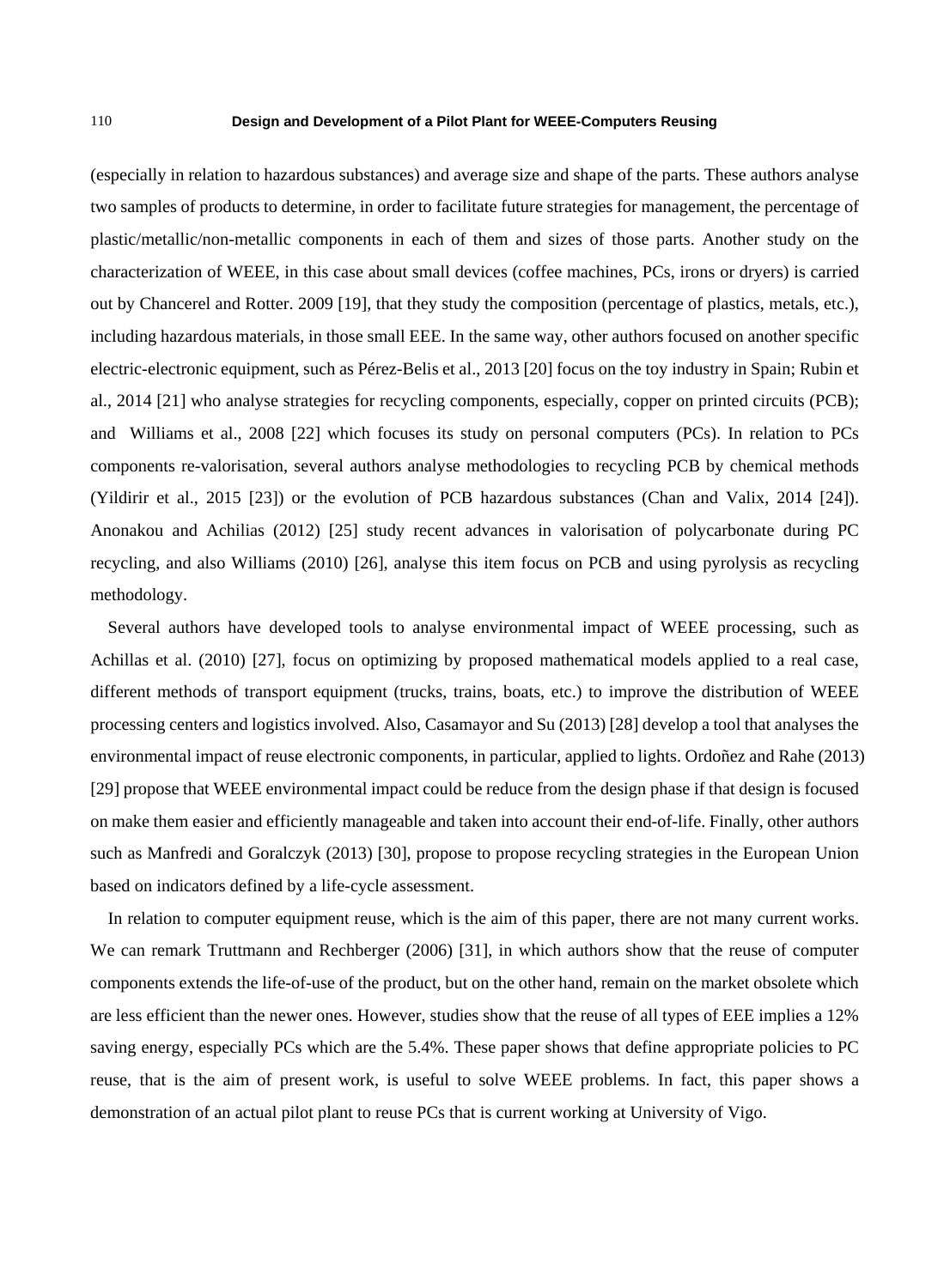# **2. Methodology**

According to circular economy, actions to contribute to 'closing the loop' of product lifecycles must be done in order to sustainability. In the case of EEE there are two options: just recycling or reuse before recycling. Increase useful life of EEE, especially computers, is best way to reduce the problematic of WEEE. Department of Mechanical Engineering at University of Vigo leads, within ecoRaee project, the demonstration of a reuse process for computers could be done under a perspective of enlarge useful life to different application. In fact, the definition of a technically optimal layout to industrial implementation of the process of WEEE reuse / recycle is carried out in this project. For the definition of the handwork needed to PCs' process operations, previously defined [6]. Process layout is made of taking into account the optimization, not only in cost, but also in time, and therefore reducing environmental impact during operations. Several conceptual proposals were done: first, 'operations' in the centre of the process with hand-workers around (Fig 1, top); and secondly, 'men' (workers) in the centre, to optimize space and streamline operating time, with operations around (Fig. 1, bottom).

Based on this second concept design, pilot plan is constituted by a series of work-sites where the necessary operations to WEEE reuse are performed, in concrete, for PCs and also peripherals/components (HDD, keyboard & mouse, etc.). In this pilot plant, reuse equips and device are prepared to use in the three demonstration applications defined (demo1, demo2 and demo3). The design of the WEEE-reuse pilot-plant includes also the structure support and all necessary equipment for the complete obsolete PCs processing. Next figure (Fig. 2) shows CAD3D model of the pilot plant site on Mechanical Engineering Laboratory at University of Vigo, and it is formed by:

- Support structure
- Electrical installation to feed electricity in different work-site
- Computer equipment and tools to PCs reuse
- Storage site to obsolete PCs equipment, components and peripherals, and the final reuse product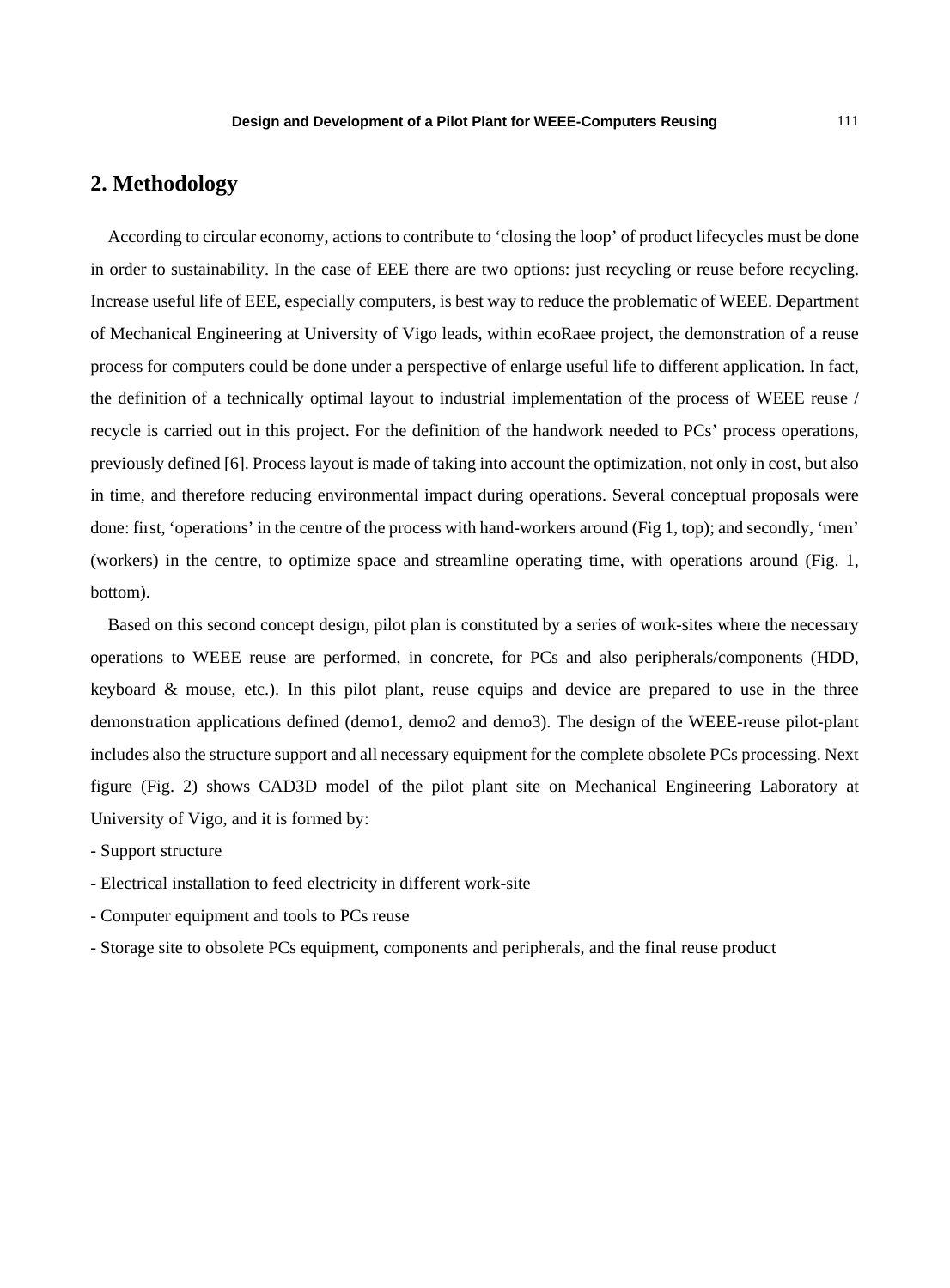

Fig. 1. Concepts defined for WEEE processing layout: initial (top) and end (bottom)



Fig. 2. Pilot plant CAD model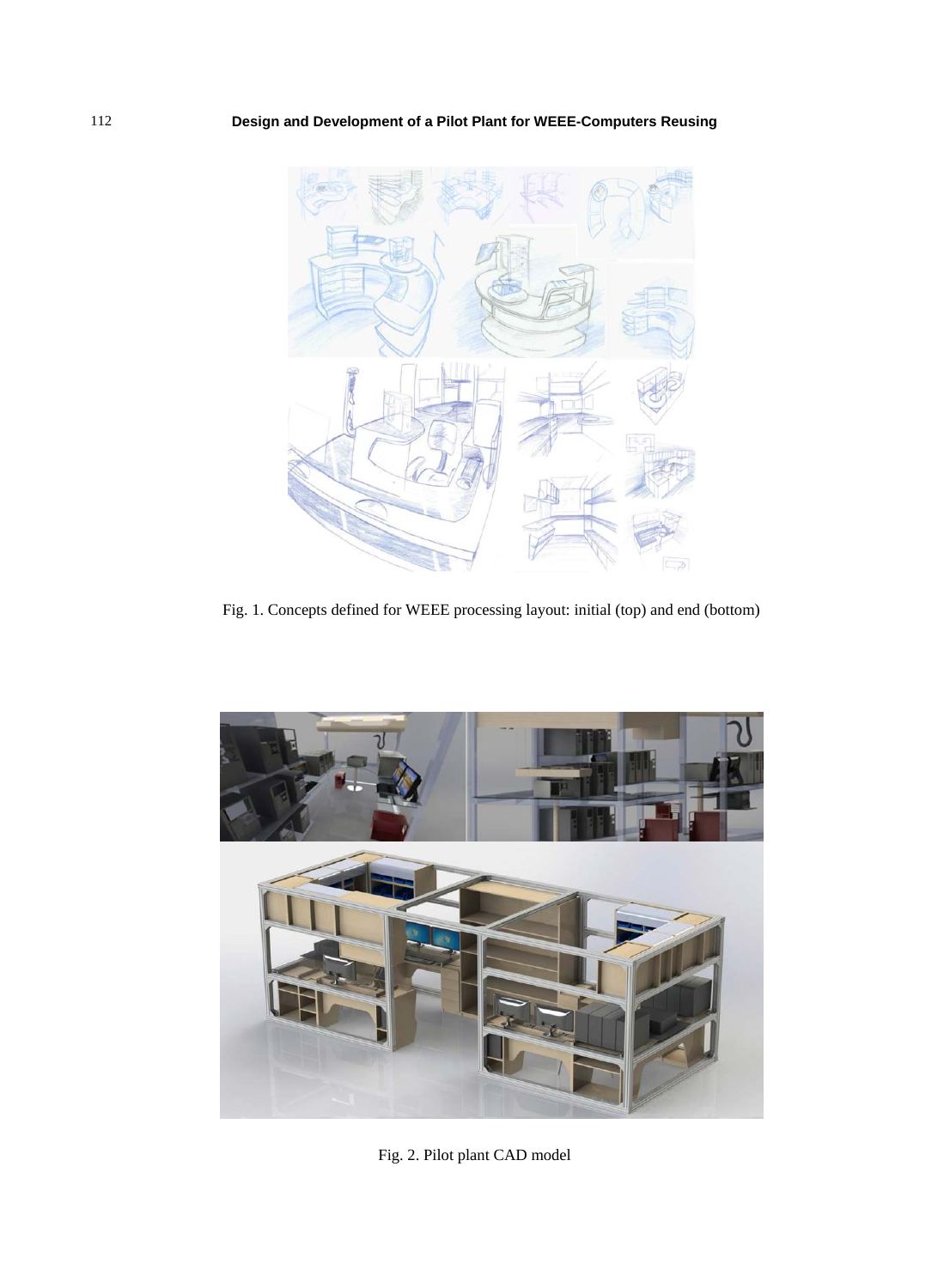## **3. Results and Discussion**

This section is focus on pilot plan construction and the development performance test during WEEE-PC's reuse process. This pilot plan is still operative, located at the Laboratory of Mechanical Engineering in the University of Vigo. For each of the three demos, as shown in the following table (Table 1), necessary operations to prepare WEEE for reuse were defined. In addition, Fig. 3 shows reuse flow-operation (Demo 1) inside the layout of the pilot plant. In order to improve productivity and the number of computers that can be treated, two flow lines were defined: first, a rapid flow, for those PCs that due to the good-state of its components need only a basic processing; and another, slow flow, for PCs that need as much repair operations and/or be dismantling due to its worst-state. Different images of reuse operation are showed below (Fig. 4).

Table 1. List of reuse operations in each demo (demo1, demo2, demo3)

| DEMO <sub>1</sub>                                                | DEMO <sub>2</sub>                                     | DEMO <sub>3</sub>                        |  |
|------------------------------------------------------------------|-------------------------------------------------------|------------------------------------------|--|
| TR 1 - 2: Filtering equipment                                    | TRI 1 - 2: Filtering equipment                        | TR 1 - 2: Filtering equipment            |  |
| TR 10: Treatment components.                                     | TRI 10.1: Recovery cabling.                           | TR 10: Recovering components.            |  |
| Classification<br>TR<br>3.1:<br>of                               | basic TRI 10.2: Classification of wiring.             | Classification of<br>TR<br>3.1:<br>basic |  |
| equipment.                                                       | TRI 3.1: Basic Criminalization<br>of equipment.       |                                          |  |
| TR 3.2: Test POST.                                               | equipment.                                            | TR 3.2: Test POST.                       |  |
| TR 3.3: Comprehensive Classification TRI 3.2: Test POST.         |                                                       | TR 3.3: Comprehensive Classification     |  |
| of teams.                                                        | TRI 3.3: Comprehensive Classification of teams.       |                                          |  |
| TR.<br>Manually<br>3.4:                                          | checking of teams.                                    | TR.<br>Manually<br>3.4:<br>checking      |  |
| components.                                                      | TRI 8.1: Erasing disc.                                | components.                              |  |
| TR 3.5: Determination of the target TRI 7.1: Removing equipment. |                                                       | TR 3.5: Determination of the target      |  |
| configuration.                                                   | TRI 7.2: Classification of components. configuration. |                                          |  |
| TR 8.1: Erasing disc.                                            | TRI 5: Diagnosis.                                     | TR 8.1: Erasing disc.                    |  |
| TR 7.1: Cleaning and sanitization.                               |                                                       | TR 7.1: Cleaning and sanitization.       |  |
| TR 7.2: Assembly of equipment.                                   |                                                       | TR 7.2: Assembly of equipment.           |  |
| TR 7.3: Installing software.                                     |                                                       | TR 7.3: Setting client.                  |  |
| TR 7.4: Checking communications.                                 |                                                       | TR 7.4: Checking and final testing.      |  |
| TR 7.5: Performance testing.                                     |                                                       | TR 5: Diagnosis.                         |  |
| TR 5: Diagnosis.                                                 |                                                       |                                          |  |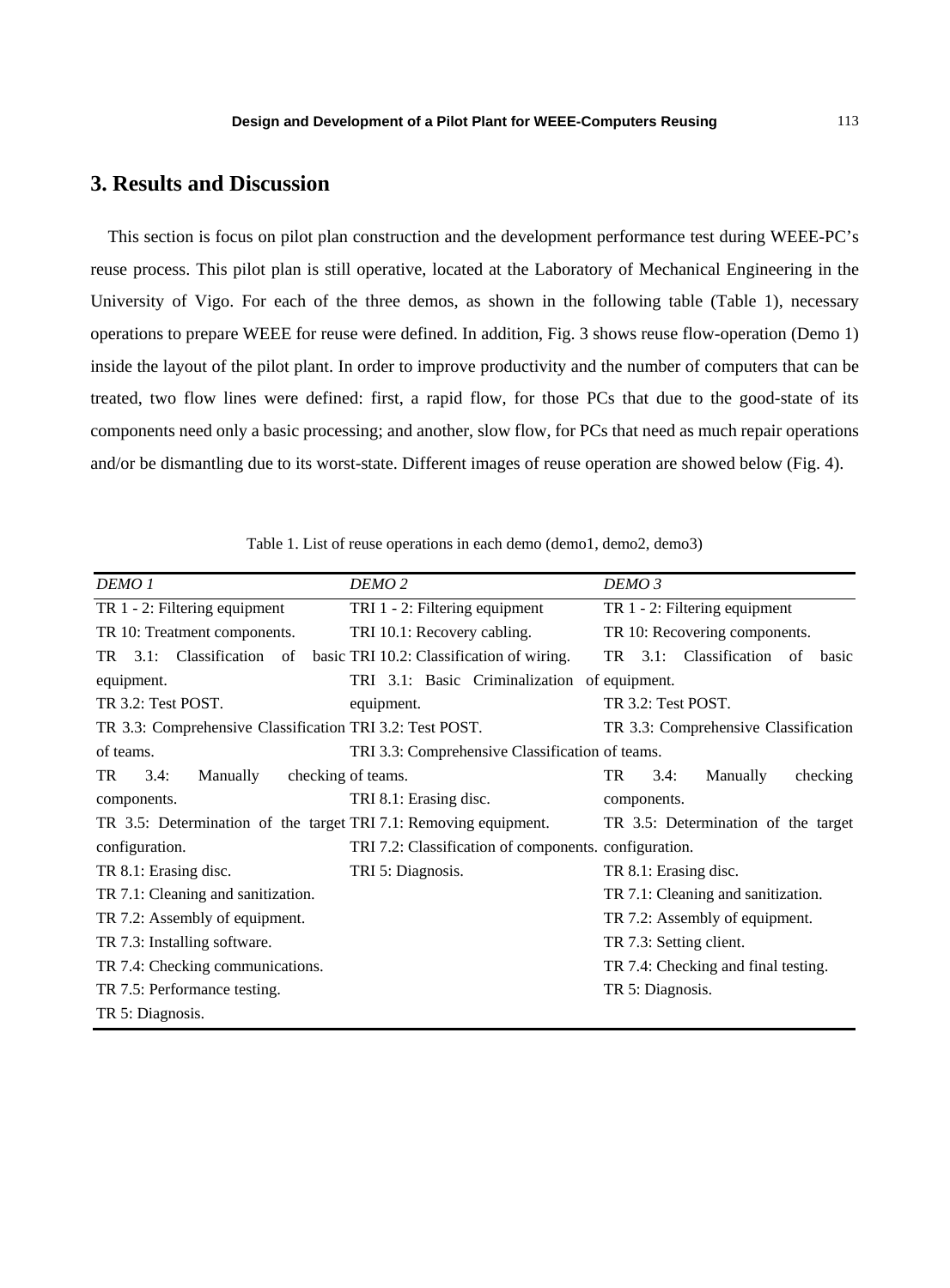

Fig. 3. Demo1 flow-operation



Fig. 4. T3.2: Turn-on and first check (left), T3.4: checking hardware (center) and T8.1: HDD-format (right)



Fig. 5 TR7.1: Internal cleaning of hardware (left), classification of cables (center) and components (right)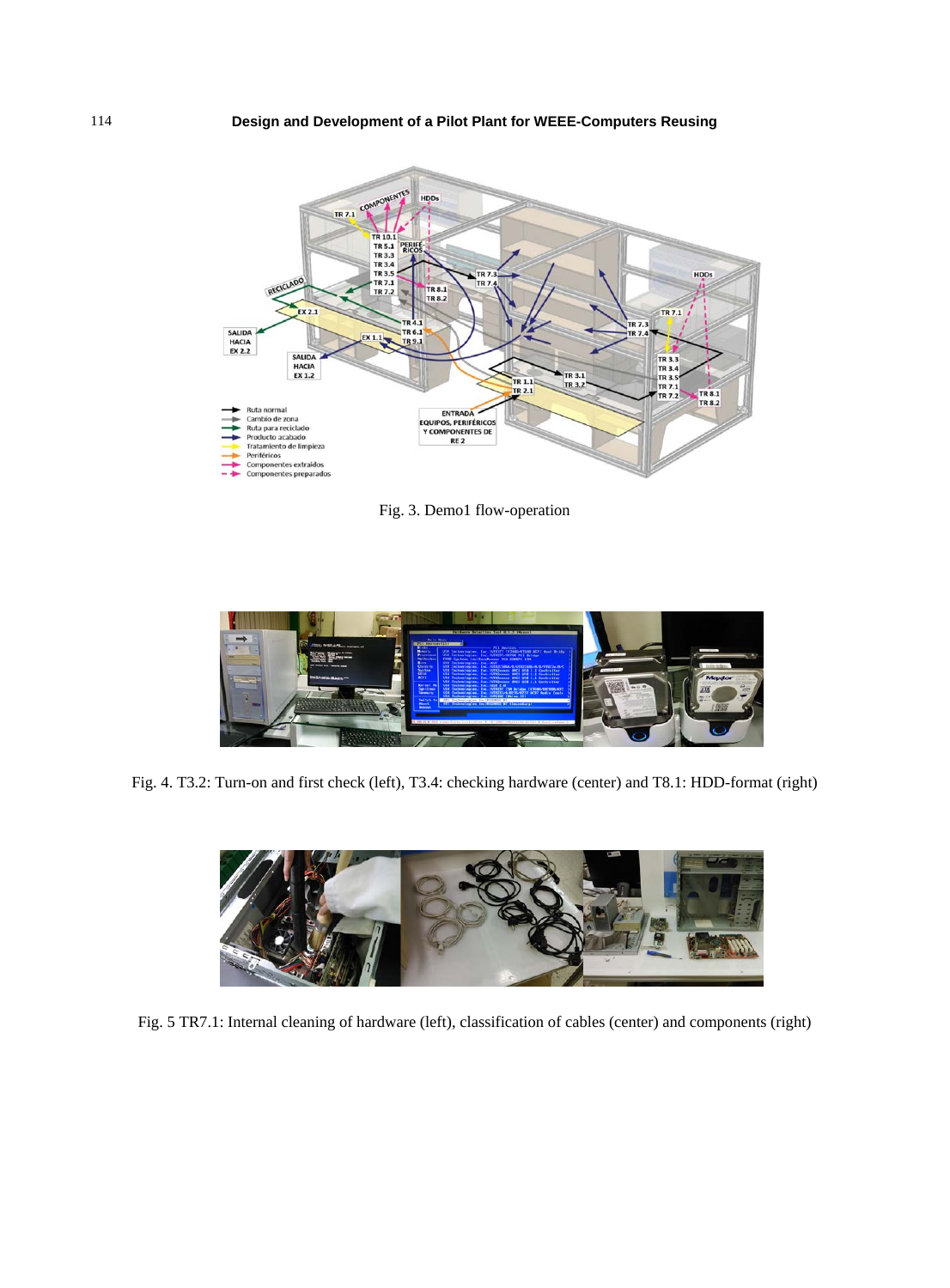

Fig. 6. TR7.2: Assembly of motherboards (left) and HDD (center), and TR7.3: SO installation (right)

Since pilot plant star-up, in March 2014, this installation has been continuously processed PCs up to September 2014. All reuse PCs were used to the three Demos and the leftover PCs were donated to different academic centers (Primary and Secondary Schools), NGO or any other association. During May 2014, the installation was tuned and optimized, with the first PC processed. Next table (Table 2) shows the results obtained during the set-up of the plant.

Table 2. Initial PCs processed in the pilot plant at University of Vigo (May 2014)

| <b>DEMO</b> | Dates                   | Number of days | Computers processed | Aceptable to reuse                   |
|-------------|-------------------------|----------------|---------------------|--------------------------------------|
| Demo 1      | 12/05/2014 - 19/05/2014 | 6 days         | 33 units (358,9 kg) | 7 units (75,2 kg)                    |
| Demo 2      | 26/05/2014 - 03/06/2014 | 7 days         | 23 units (299,4 kg) | 12 components* $(14.8 \text{ kg})$   |
| Demo 3      | 19/05/2014 - 23/05/2014 | 5 days         | 42 units (417,4 kg) | $7 \text{ units } (80.0 \text{ kg})$ |

\* Taking into account that in Demo 2 just only motherborads and HDD are reused

Pilot plant was operative from March to September 2014 and they were processed about 4-5 computers per day. After the first month, during the set-up of the plant, the result obtained for the PC-WEEE reuse process at full operative stage, were the following for each demo (Table 3).

Table 3. PCs processed in the pilot plant at University of Vigo (full operative stage)

| <b>DEMO</b> | Dates                   | Number of days | Computers processed          | Aceptable to reuse                |
|-------------|-------------------------|----------------|------------------------------|-----------------------------------|
| Demo 1      | 05/06/2014 - 14/07/2014 | 20 days        | 90 units (934,9 kg)          | $7 \text{ units}$ (75,2 kg)       |
| Demo 2      | 18/08/2014 - 15/09/2014 | 20 days        | 100 units $(400 \text{ kg})$ | 75 components* $(300 \text{ kg})$ |
| Demo 3      | 15/07/2014 - 12/08/2014 | 20 days        | 68 units (697,6 kg)          | 16 units (177,6 kg)               |

\* Taking into account that in Demo 2 just only motherborads and HDD are reused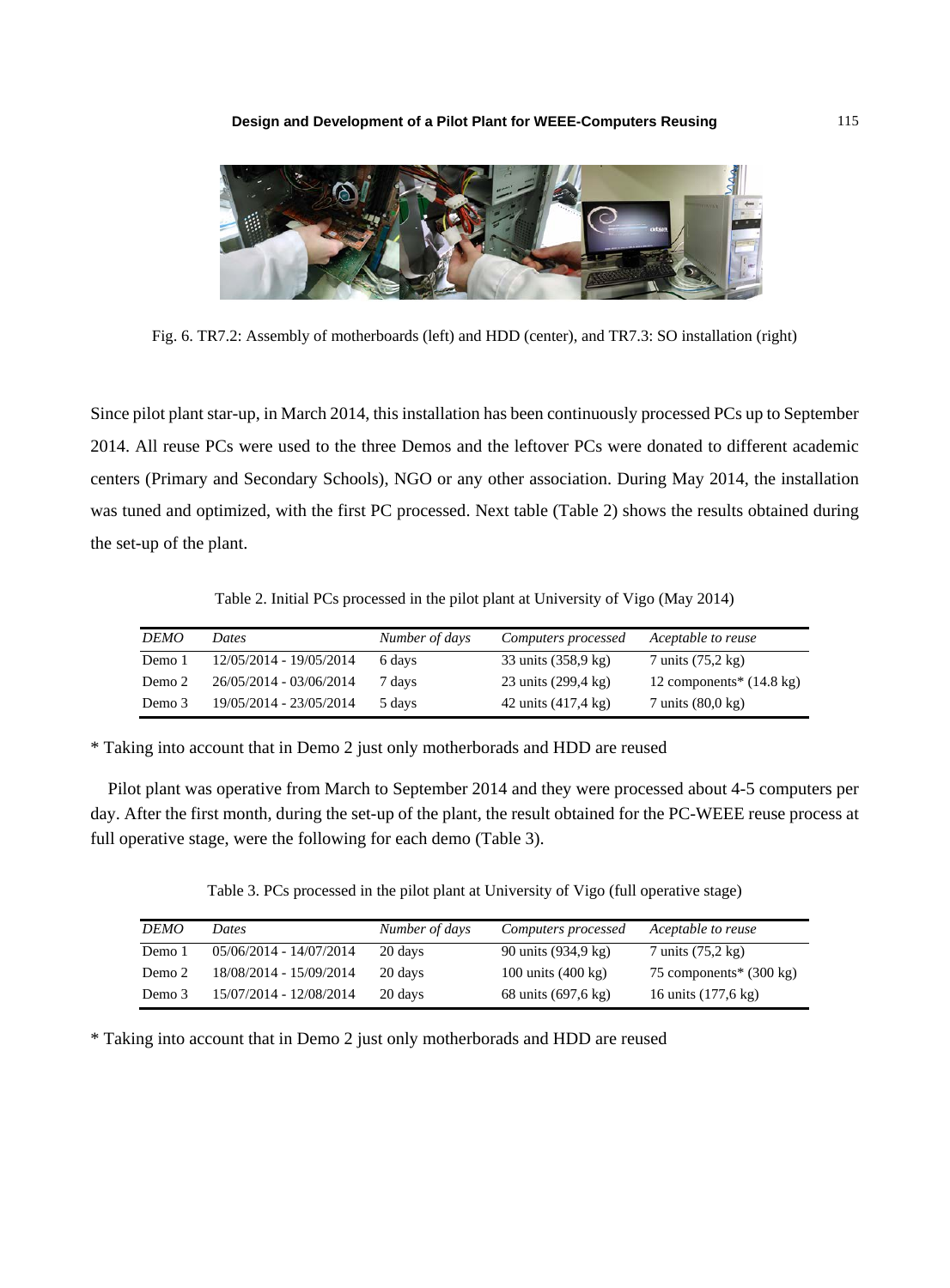## **4. Conclusions**

WEEE management represents one of the main problems of waste management and its treatment must be increased the next year. Nowadays, more than a 4% of total EU waste is coming from EEE and it is increased three times faster than other solid waste. ecoRaee project, funded under the European Union Life+ program (Life11 ENV/ES/574) and it is focus on providing technical, economic and environmental benefits to WEEE reuse, making a demonstration of its viability. University of Vigo (Mechanical Engineering Research Group) takes part in this project by defining and designing an optimized WEEE recycling/reuse pilot plant, which allows providing a reusable PC equipment or PC component to a new valid use. This pilot plan was built in the Mechanical Engineering Laboratory and it was operative from March 2014. It provides reuse PCs for three different demonstrative processes.

The results show a tax of mass reuse of about a 21% and a 25% in the case of Demo 1 and Demo 3, respectively, in which full computers are reused, and about of a 100% of HDD and a 50% of motherboards in the case of components are reused.

ecoRaee pilot plant developed shows that reuse of computer is technically possible in order to enlarge useful life of computers, or components, to a second use. Pilot plant was also electrically and energetically monitored and the results of computers processing were used by other research groups involved in ecoRaee project to make an environmental analysis of WEEE reuse.

## **Acknowledgement**

The authors gratefully acknowledge the financial support by Life+ program (LIFE ENV/ES/574 11) and the support and cooperation with all the partners involved in the rest of the part and issues of the project (http://www.life-ecoraee.eu/en/partners.php).

### **References**

- [1] European Commission WEEE. Web page: http://ec.europa.eu/environment/waste/weee/index\_en.htm
- [2] Directive 2002/96/ EC. Web: http://eur-lex.europa.eu/legal-content/EN/TXT/?uri=CELEX%3A32002L0096
- [3] ecoRaee Demonstration of a re-use process of WEEE addressed to propose regulatory policies in accordance to EU
- law. Web page: http://www.life-ecoraee.eu/en/
- [4] European Commission Life program. Web page: http://ec.europa.eu/environment/life/
- [5] European Commission Circular economy. Web page: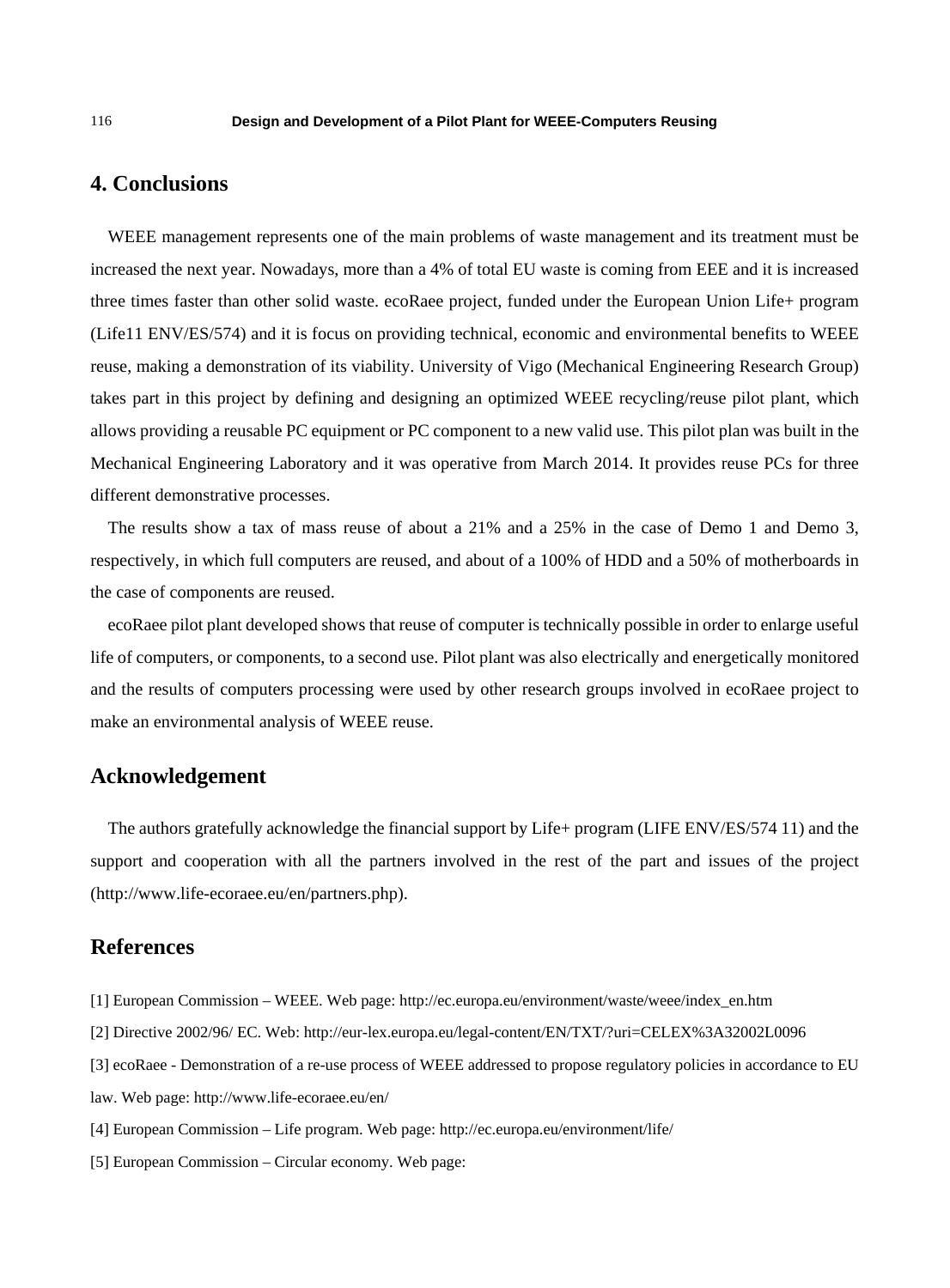http://ec.europa.eu/priorities/jobs-growth-and-investment/towards-circular-economy\_en

[6] ecoRaee – Process to reuse EEE. Web page: http://www.life-ecoraee.eu/en/files/B2SummaryEnglish.pdf

[7] Queiruga D., González Benito J., Lannelongue G.: Evolution of the electronic waste management system in Spain. Journal of Cleaner Production. 24, 56-65 (2012)

[8] Wäger P.A., Hischier R., Eugster M.: Environmental impacts of the Swiss collection and recovery systems for Waste Electrical and Electronic Equipment (WEEE): A follow-up. Science of the Total Environment (2011). doi:10.1016/j.scitotenv.2011.01.050

[9] Mallawarachchi H. and Karunasena G.: Electronic and electrical waste management in Sri Lanka: Suggestions for national policy enhancements. Resources, Conservation and Recycling (2012). doi:10.1016/j.resconrec.2012.08.003

[10] Oliveira C.R., Bernardes A.M., Gerbase A.E.: Collection and recycling of electronic scrap: A worldwide overview and comparison with the Brazilian situation. Waste Management (2012). doi:10.1016/j.wasman.2012.04.003

[11] Wath S.B., Atul N. Vaidya, P.S. Dutt, T. Chakrabarti.: A roadmap for development of sustainable E-waste management system in India. Science of the Total Environment. 409 (2010). doi:10.1016/j.scitotenv.2010.09.030

[12] Wei L., Liu Y.: Present status of e-waste disposal and recycling in China. Procedia Environmental Sciences (2012). doi:10.1016/j.proenv.2012.10.070

[13] Niza S., Santos E., Costa I., Ribeiro P., Ferrão P.: Extended producer responsibility policy in Portugal: a strategy towards improving waste management performance. Journal of Cleaner Production (2014). doi:10.1016/j.jclepro.2013.07.037

[14] Gottberg A., Morris J., Pollard S., Mark-Herbert C., Cook M.: Producer responsibility, waste minimisation and the WEEE Directive: Case studies in eco-design from the European lighting sector. Science of the Total Environment (2006). doi:10.1016/j.scitotenv.2005.07.001

[15] Kiddee P., Naidu R., Wong M.H.: Electronic waste management approaches: An overview. Waste Management (2013). doi:10.1016/j.wasman.2013.01.006

[16] Laurent A., Bakas I., Clavreul J., Bernstad A., Niero M., Gentil E., Hauschild M.Z., Christensen T.H.: Review of LCA studies of solid waste management systems-Part I: Lessons learned and perspectives. Waste Management (2014). doi:10.1016/j.wasman.2013.10.045

[17] Xevgenos D., Papadaskalopoulou C., Panaretou V., Moustakas K., Malamis D.: Success Stories for Recycling of MSW at Municipal Level: A Review. Waste Biomass (2015). doi: 10.1007/s12649-015-9389-9

[18] Menad N., Guignot S., van Houwelingen J.A.: New characterisation method of electrical and electronic equipment wastes (WEEE). Waste Management (2013). doi:10.1016/j.wasman.2012.04.007

[19] Chancerel P., Rotter S.: Recycling-oriented characterization of small waste electrical and electronic equipment. Waste Management (2009). doi:10.1016/j.wasman.2009.04.003